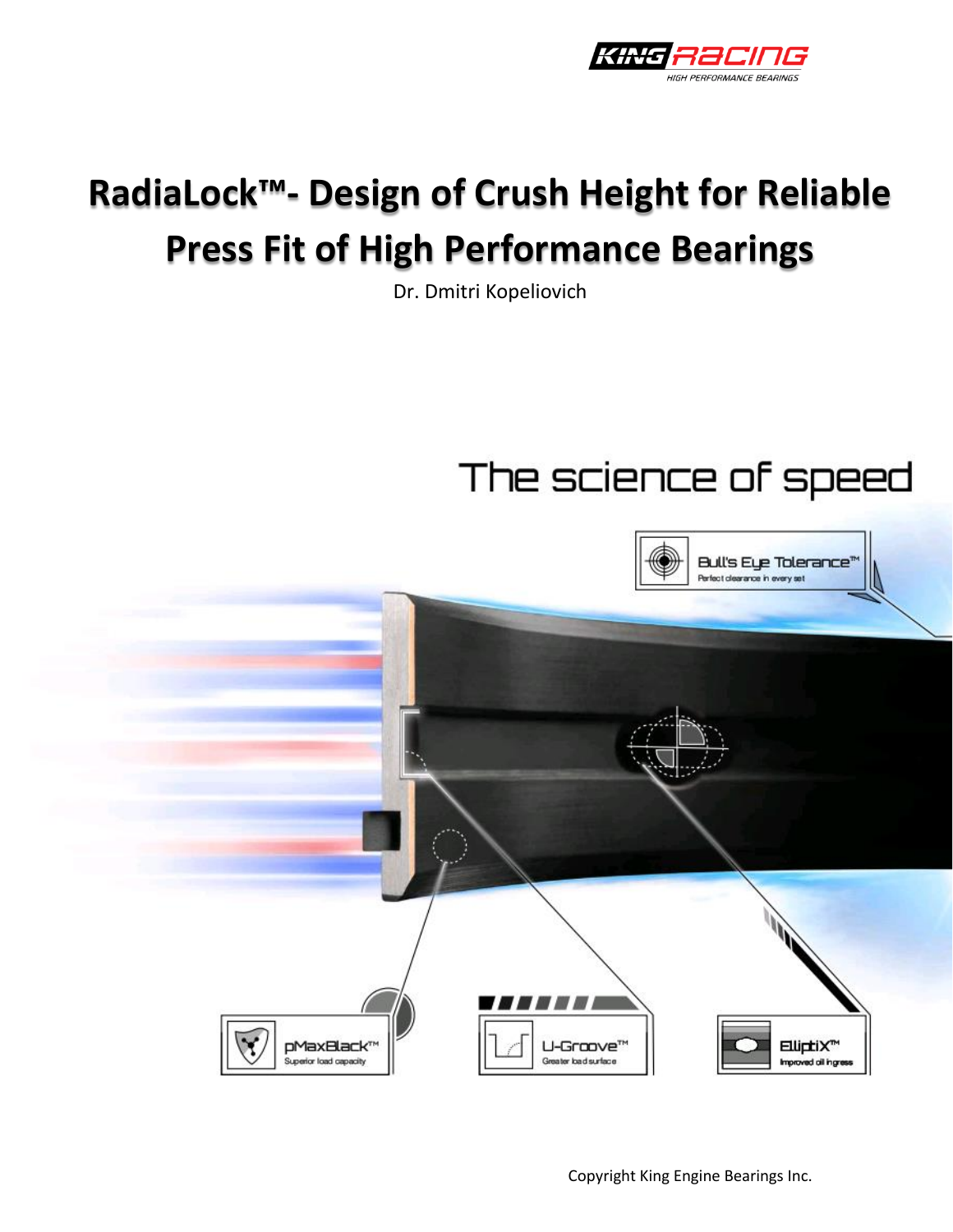

### **Introduction**

A firmly tightened bearing has uniform contact with the housing surface, which fulfills the following functions [1]:

- prevents bearing fretting and spinning in the housing during operation
- provides maximum heat transfer through the contacting surfaces
- increases the rigidity of the housing

Fig.1 depicts a bearing installed in the housing. When the bearing is assembled and the two parts of the housing are tightened, a compression stress **σ** in the circumference direction of the bearing back is formed. The stress causes the bearing to press to the housing surface at a contact pressure **P**. The value of the radial contact pressure **P** determines the ability of the bearing to transfer the heat produced by friction.



**Fig.1**

The contact pressure also produces a friction between the bearing back and the housing surface which contradicts the friction generated by the journal rotating in the bearing (**ML**). The torque of the friction force formed between the bearing back and the housing **M<sup>H</sup>** prevents the bearing from shifting in the housing.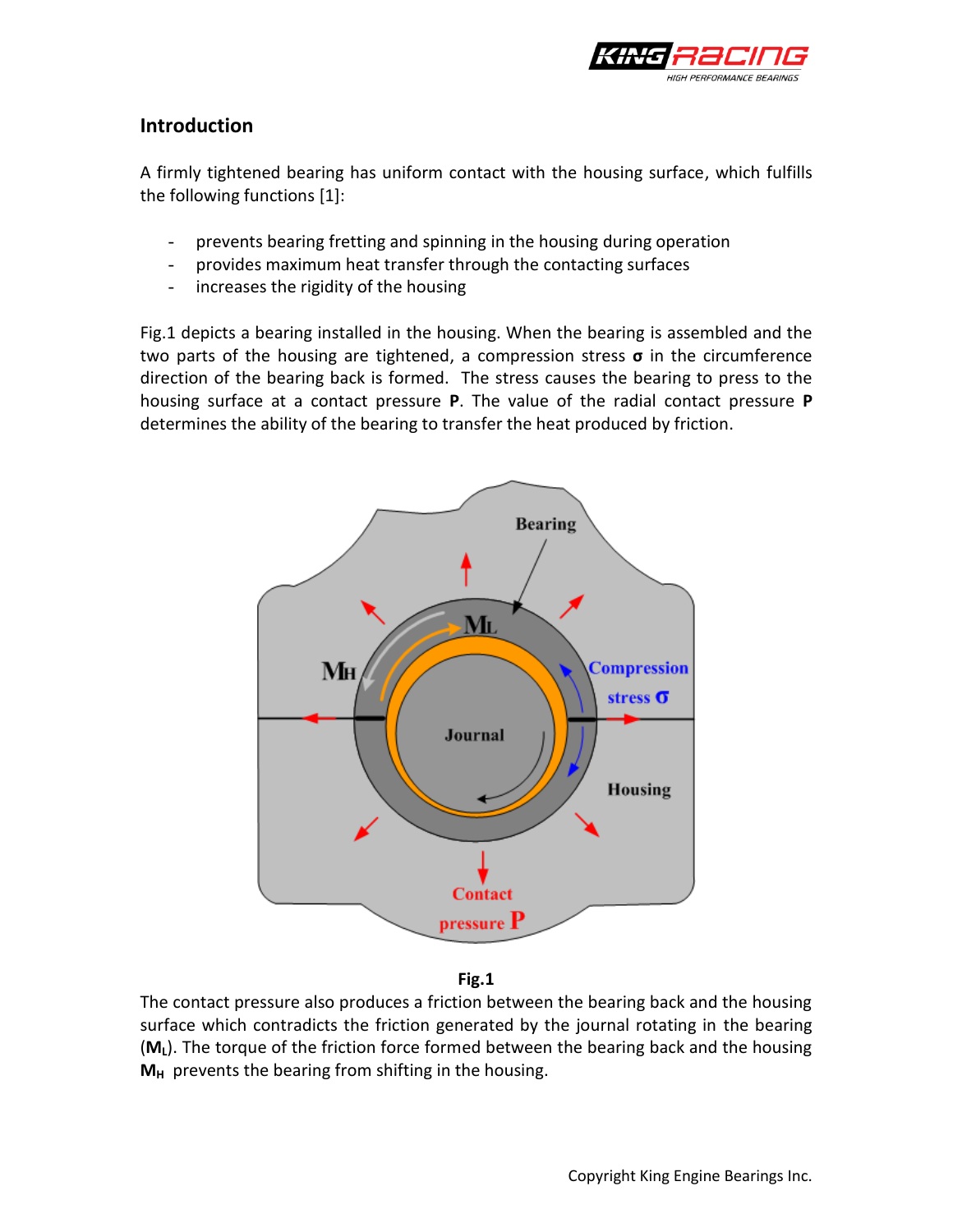

High performance bearings working at heavy loads, high rotation speeds and increased temperatures should be installed with a higher contact pressure. This provides better heat transfer and secures the bearing more tightly in the housing.

## **Crush Height**

In order to achieve a required contact pressure, the outside diameter of an engine bearing is produced greater than the diameter of its housing. Such installation technique is called press fit (or interference fit). The difference between the diameters is called interference.

The difference between the diameters affects the amount of elastic compression of the bearing installed in the housing, and determines the value of the contact pressure **P** of the bearing.

Since direct measurement of the bearing circumference is a difficult task, another parameter characterizing the bearing press fit is commonly measured - crush height.

Crush height is the difference between the outside circumferential length of a half bearing (one half shell) and half of the housing circumference [1] measured at a certain press load.

Fig.2 illustrates a device for measuring crush height.



**Fig.2 Device for measuring crush height**

The tested bearing is installed in the gauge block and pressed with a predetermined force **F.** The force is proportional to the cross-section area of the bearing wall. The optimal value for crush height is dependent on the bearing diameter, housing material (modulus of elasticity and thermal extension), housing dimensions and stricture (rigidity), and temperature.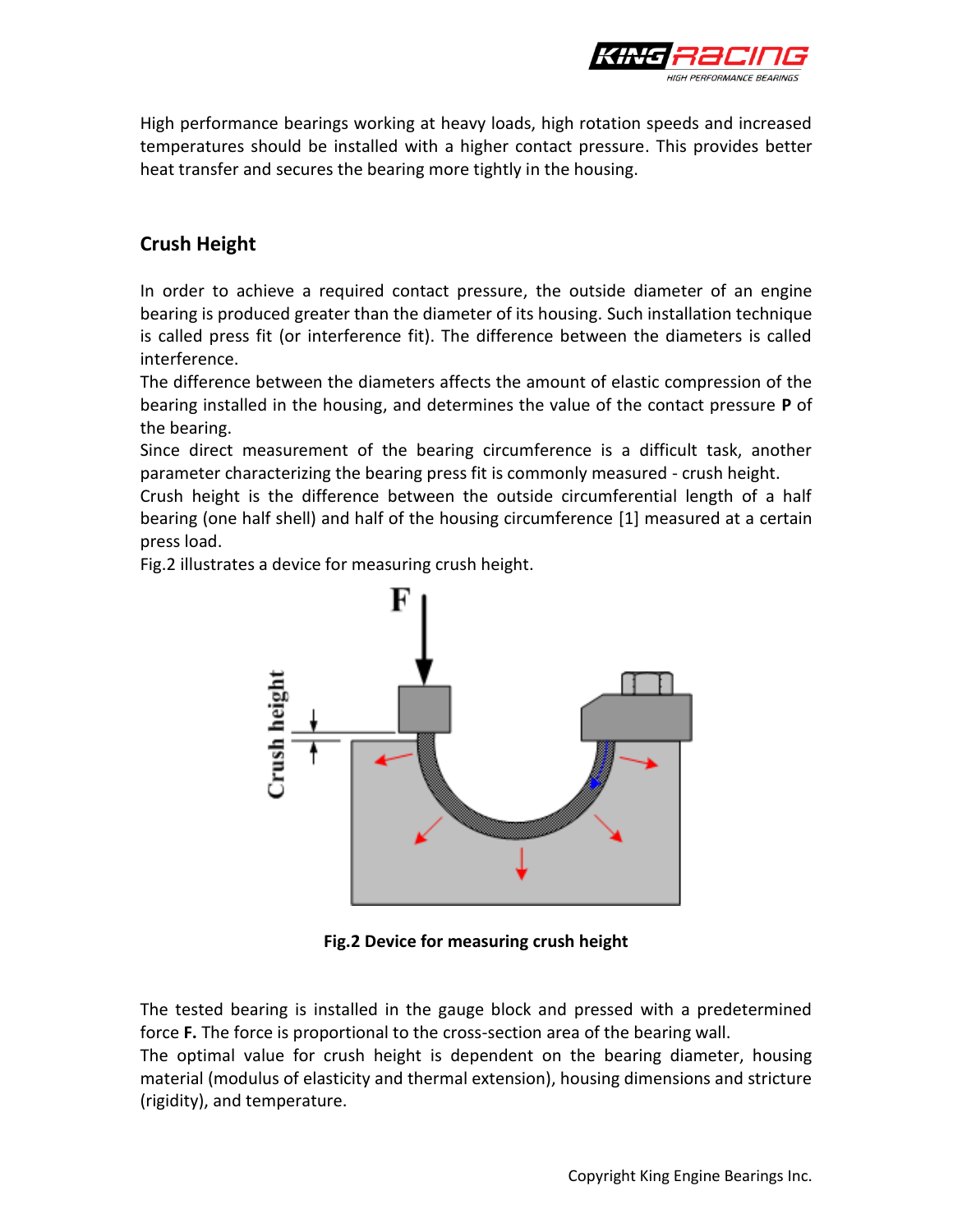

## **Design of RadiaLock**™ - **The Optimal Crush Height For High Performance Bearings**

A universal value of crush height suitable for all kinds of bearings and housings does not exist, since the required minimum contact pressure depends on the housing material, housing rigidity (dimensions and shape), bearing thickness and temperature.

For common street car engine bearings, the minimum value of contact pressure providing reliable operation of a medium loaded bearing at moderate rotation speed is about 1200 psi.

However more severe conditions of high performance engines require a higher minimum level of contact pressure - at least 1500 psi. The maximum value of crush height is determined by the level of compression stress, which should not exceed 65,000 psi.

The contact pressure and compression stress may be calculated by the method described in [2].

Fig.3 depicts the results of contact pressure calculations as a function of crush height for three different housing materials: steel, aluminum and titanium. High performance connecting rods, depending upon application, are routinely made from one of these materials. These materials have different values of stiffness (modulus of elasticity). The stiffness of aluminum is about a third that of steel, the stiffness of titanium is half that of steel.

The calculations illustrated in Fig 3 were performed with King high performance connecting rod bearing CR 807XPN.

According to the calculation results, a contact pressure of 1500 psi is achieved at the crush height value of 0.0022" in the steel housing, and 0.0032" in the aluminum housing (measured at load pressure 14,500 psi). The diameter of the housing in the calculations was assumed 1" greater than the outside diameter of the bearing.



**Fig.3**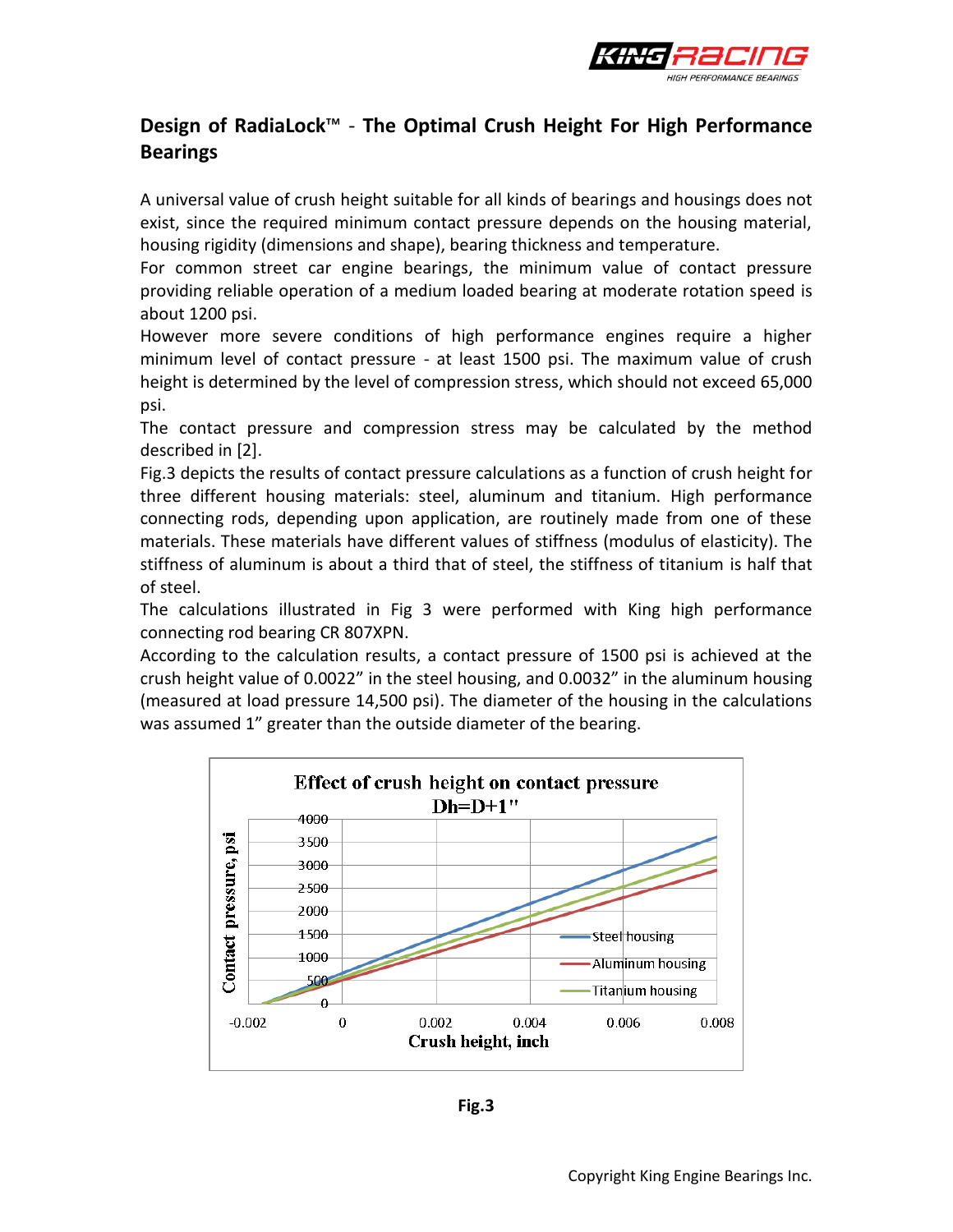

However the calculation results did not take into account a temperature increase. The crush height is measured at a normal ambient temperature, but the bearing together with its housing heat up during bearing operation. If bearing and housing are made of materials with different coefficients of thermal expansion, the effective crush height (interference) will be different from that measured at room temperature.

The most significant difference between the thermal expansions of the bearing and housing is realized when the housing is made of aluminum. Fig.4 shows the effect of temperature on the contact pressure of the bearing (CR 807XPN) in an aluminum housing.





The graph shows that the required level of contact pressure in the heated aluminum housing may be achieved only if the crush height is not less than 0.006".

Another factor affecting contact pressure is the rigidity of the bearing housing, determined by the housing dimensions and shape.

Fig.5 presents the calculation results of the effect of the housing diameter on the contact pressure of the bearing in housings made of three different materials. The calculations are made for crush height **ch** = 0.003".

The graph shows that the steel housing provides the required contact pressure even at a diameter as low as 1.25 of the bearing diameter. The contact pressure 1500 psi in a titanium housing is achieved at its diameter greater than 1.4 of the bearing diameter. The diameter of an aluminum housing should be at least 1.65 of the bearing diameter.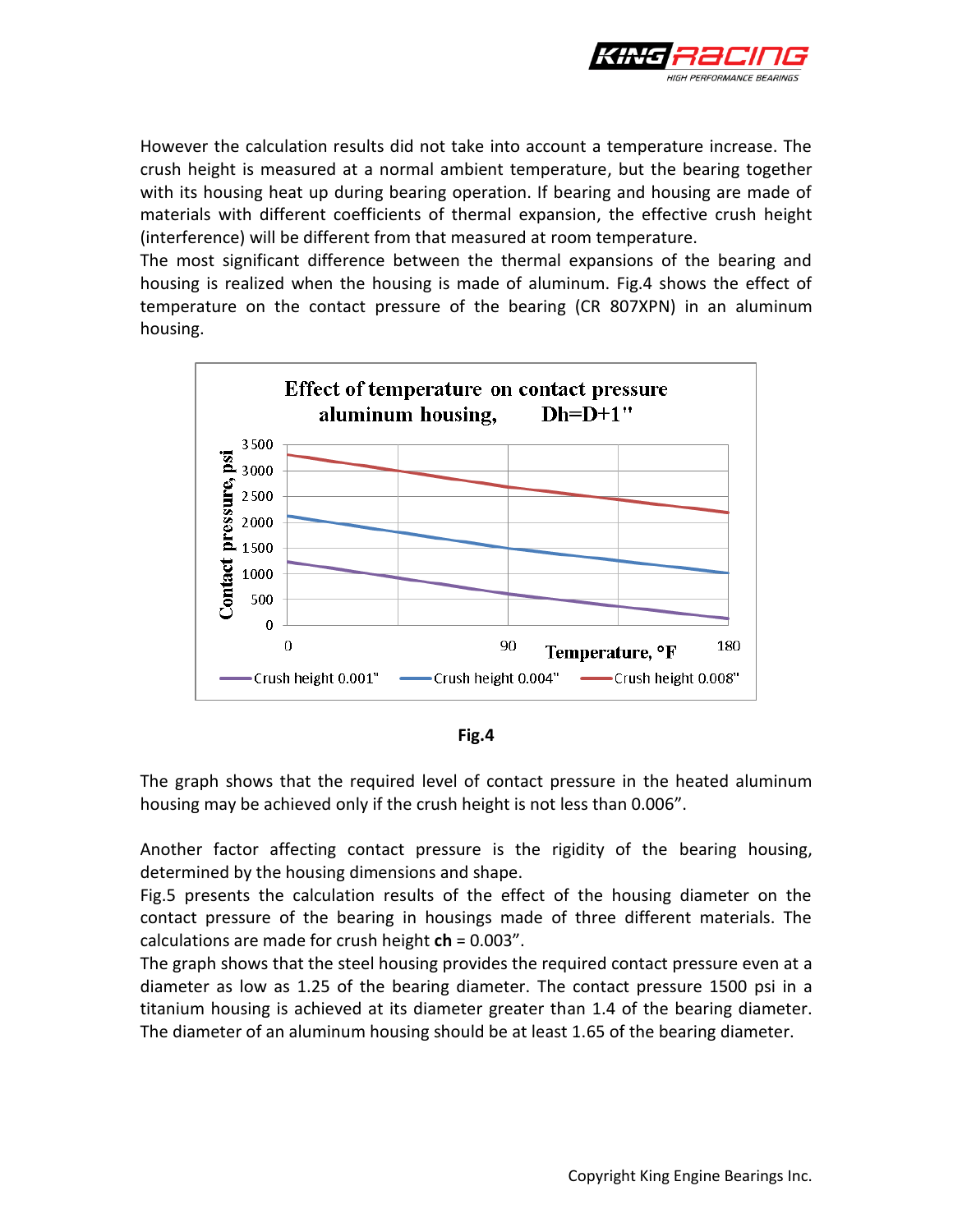





A tighter contact between bearing and housing may also be obtained by an increase of the thickness of the bearing steel back.

The effect of bearing thickness on contact pressure is shown in Fig.6.

The required minimum value of 1500 psi pressure in a steel housing is achieved with a bearing whose steel back is thicker than 0.04", whereas the bearing back thickness in an aluminum housing should be at least 0.06" and 0.05" in titanium housing.



**Fig.6**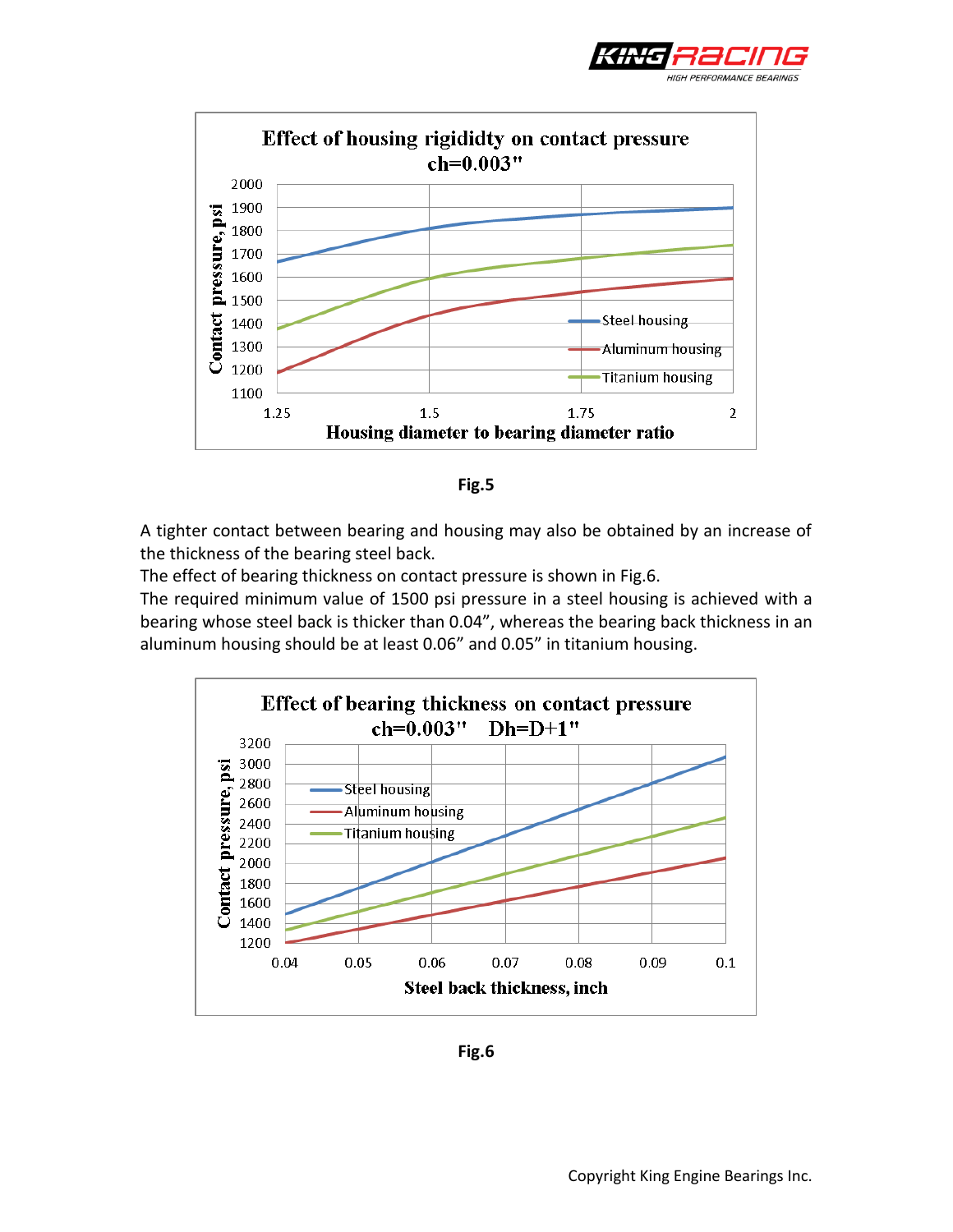

Thus, the design of crush height in a high performance bearing should take into account not only severe operating conditions (heavy load and high rotation speed), but also the housing parameters (material, shape, dimensions), bearing dimensions and the ambient working temperature.

However, there are limits to the minimum amount of crush height as well as the maximum amount of crush height. When a bearing with excessive crush height is installed and tightened in the housing, the material in the region of the parting line exerts an inward displacement which reduces the gap between the journal and the bearing surfaces in this area. The change of bearing profile at the parting line region results in the formation of peak oil film pressure, which may cause fatigue of the bearing material [3].

A bearing affected with fatigue cracks in the area of crush relief is shown in Fig.7. The compression stress in the bearing was 72,300 psi which is greater than the maximum value of 65,000 psi.



**Fig.7 Fatigue cracks in the crush relief area**

#### **Spinning prevention**

One of the functions of press fit is to prevent bearing movement (spinning or fretting) within the housing.

According to Fig.1, such movement may be possible if the torque of the friction force applied to the bearing by the rotating journal **M<sup>L</sup>** becomes greater than the torque of the friction force retaining the bearing in the housing M<sub>H</sub>.

Engine bearings operate mostly in a regime of hydrodynamic lubrication [4]. The value of hydrodynamic friction torque developed using King high performance bearing CR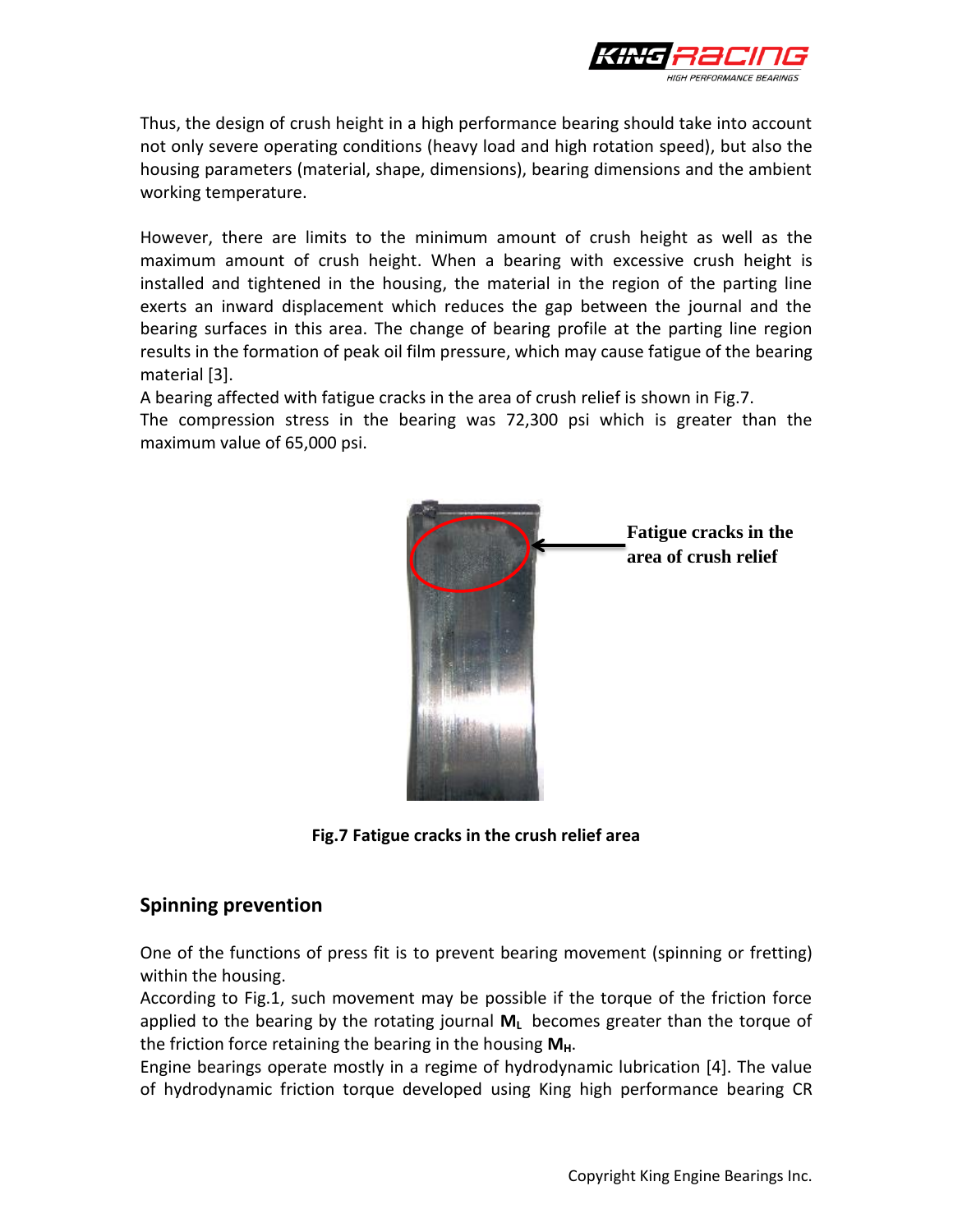

807XPN was calculated assuming the use of 15W50 oil, and a wide range of rotation speeds, oil clearances and eccentricity.

The calculations were performed using software developed by King Engine Bearings. This software is capable of calculating loads, friction forces, minimum oil film thickness, oil temperature rise, energy loss, oil flow rate and other thermodynamic, dynamic and hydrodynamic parameters for each bearing of an engine at any angular position of the crankshaft.

The maximum value of hydrodynamic friction torque **M<sup>L</sup>** resulted in a value of approximately 2 ft\*lb.

The torque  $M_H$  required to spin the bearing in the housing is about 100 ft\*lb (corresponds to the contact pressure of 2630 psi).

Thus the safety factor is about 50 - sufficiently large enough to prevent spinning. Even if lubrication turned to mixed regime, the journal friction torque will be much lower than the torque keeping the bearing from spinning in the housing.

## **Conclusions – RadiaLock**™ **Protocol**

- High performance bearings should be installed with a higher contact pressure that provides better heat transfer and prevents the bearing from shifting in the housing.
- The minimum value of crush height providing the required level of contact pressure in high performance bearings may be calculated.
- Lower stiffness of aluminum and titanium housings, and their thermal expansion rates that are different from steel, should be taken into account in the calculations of contact pressure.
- At the same amount of crush height, a greater contact pressure is obtained in bearings with a thicker steel back and in more rigid housings (housings with a greater outside dimension).
- The torque required to spin a bearing in its housing should be at least 50 times greater than the torque developed by the hydrodynamic friction.
- Excessive crush height causes an inward displacement of the bearing in the region of the parting line, which may result in increased localized pressure causing fatigue of the bearing material in the crush relief area.

### **References**

**[1]** Dmitri Kopeliovich (2011), Geometry and Dimensional Tolerances of Engine Bearings, Engine professional, AERA., p.70-76.

[2] J.E. Shigley (1986), Mechanical engineering design, McGraw-Hill Book Company.